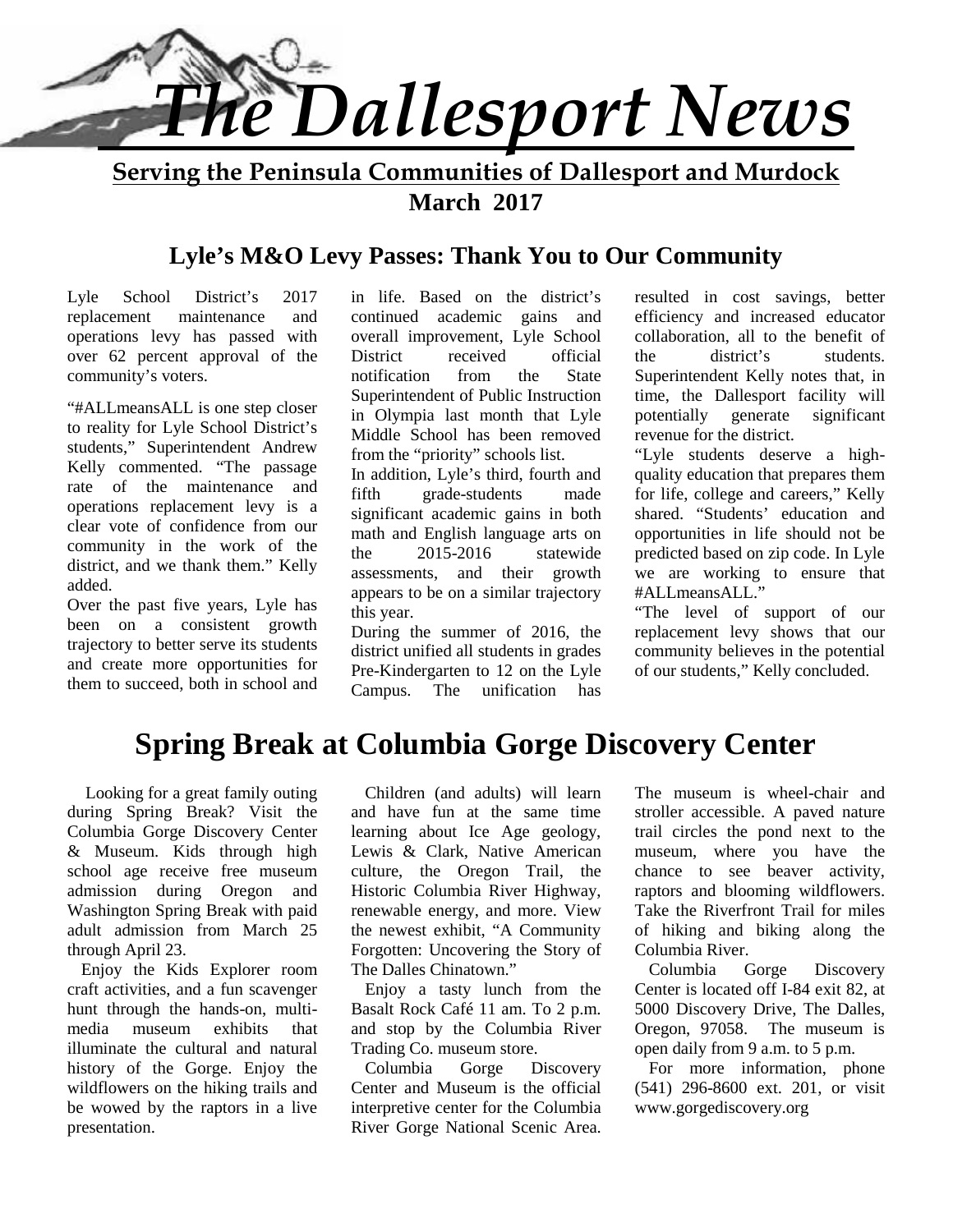#### **Book Report By Judy Bane "Damaged" by Lisa Scottoline**

From the bestselling author of BETRAYED and CORRUPTED, DAMAGED is the fourth legal thriller in Lisa Scottoline's electrifying Rosato & Di Nunzio series. Perfect for fans of Lynda La Plante and Michael Connelly. One boy. One lawyer. One chance for justice.

Shy, dyslexic and small for his age, ten-year-old Patrick O'Brien is a natural target at school. But when Patrick is accused of attacking a school aide, the tables are turned, and the aide promptly sues the boy, his family, and the school district.

Patrick's grandfather turns to the lawyers of Rosato & DiNunzio for help and Mary DiNunzio is soon on the case. But there is more to the story than meets the eye and Patrick may be more troubled than he seems.

With twists at every turn and secrets about the family coming to light, Mary DiNunzio might have found the case that can make her a true protector, or break her heart...

# **AARP Tax Help**

Free assistance is available for all taxpayers, with special attention to those aged 60 or older from AARP Foundation Tax-Aide volunteers, **January 28 through April 18, 2017**. Check the schedules below for locations, times, and requirements. *Don't waste a trip! Bring all required documentation with you.* Printable Schedule with list of what to bring http://www.fvrl.org/sites/default/files/ta x\_help\_upriver\_english\_feb apr\_2017.pdf

Sites will close at the hours shown. *Tax returns will be started only if time permits completion before closing.*

**Goldendale Grange Hall** 228 E Darland, Goldendale WA 98620 Fridays and Saturdays 9 am to 12 pm *\*By appointment only; call Senior Services at 509-773-3757*

**Mid-Columbia Senior Center** 1112 W 9th St., The Dalles, OR Fridays 2 pm to 6 pm Saturdays 9 am to 1 pm, beginning 2/4 *\*Spanish interpreter available*

# **State Parks Free Days 2017**

The Washington State Parks and Recreation Commission will again offer 12 free days next year, in which day use visitors won't need a Discover Pass to visit state parks by vehicle. The "free collaboration" days" for 2017 are in keeping with legislation that created the Discover Pass, a \$30 annual or \$10 one-day permit required on lands managed by Washington State Parks and the  $R_0$ Washington departments of Natural Resources (DNR) and Fish & Wildlife<br>(WDFW). The Discover Pass (WDFW). The Discover Pass legislation provided that State Parks could designate up to 12 free days each year when the pass would not be required to visit state parks. The Discover Pass is still required to access lands managed by WDFW and DNR on these days. "State Parks free days are a great opportunity for those who have yet to purchase a Discover Pass to explore one of Washington's 124 state parks," said State Parks Director Don Hoch. "Then, we hope the visit will inspire people to help support their state park system by buying a pass." The 2017 State Parks free days are: Jan. 1 (Sunday) First Day Hikes; New Year's Day Jan. 15-16 (Sunday-Monday) Martin Luther King, Jr. Day March 19 (Sunday) State Park's  $104^{\text{th}}$ . birthday 72 April 15 (Saturday) Springtime free day April 22 (Saturday) Earth Day June 3 (Saturday) National Trails Day June 10 (Saturday) National Get Outdoors Day Aug. 25 (Friday) National Park Service 101 st Birthday Sept. 30 (Saturday) National Public Lands Day Nov. 11 (Saturday) Veterans Day Nov. 24 (Friday) Autumn free day. More information about the Discover Pass is here: http://www.discoverpass.wa.gov.

### **Goldendale Library Events Game Time March 8th, 2:30pm**

Play Wii, Minecraft and classic board games and help color our gigantic art poster. Ages 8+. Goldendale Library

> **Song Circle March 9th, 1:30pm**

Enjoy folk music and poetry in a friendly atmosphere. Play an instrument or just sing along. All Levels welcome.

**Teen Tech Month March 10th, 3:15pm - 5:15pm**

Kick off Teen Tech Month in the library by teaching a robot to do your bidding! Try your hand at coding our Arduino-based Wink Robots. No prior experience needed. Online registration

required. Please visit our website: www.fvrl.org

#### **Learn and Play March 15th, 2PM**

Because learning begins before school does. For pre-school, although<br>older siblings are welcome. In older siblings are<br>collaboration with Mid-Columbia Children's Council.

#### **Book Sale Friday, March 24-25th**

Friends of Goldendale Library Spring Book Sale. Members only preview Friday from 5:00-7:00, public sale Saturday from 10:00-6:00.

#### **Workshop**

**Tuesday, March 28th, 5:30pm** Adult Composting Workshop

#### **Computer Classes March 30th, 1pm to 5pm**

Computer classes offered by the Library. Free 30-minute sessions of individual instruction. Call the library to reserve a spot or for more information, 773-4487.

**Klindt's Bookstore** 541-296-3355

315 E. 2nd Street, The Dalles Hours: Mon. – Sat. 8:00 am– 6:00 pm

Sundays 11:00 am - 4:00 pm

**The Dalles/Wasco County Public**

**Library** 541-296-2815

722 Court Street, The Dalles **HOURS:**

Monday-Thursday 10 a.m. to 8:30 p.m. Saturday: 10 a.m. to 5 p.m. Closed Sunday

*\*FREE wireless Internet access* inside the library and on library grounds.

**White Salmon Valley Community Library** 509-493-1132 - Town & Country Sq. White Salmon Open Tuesdays 10:00 am - 8:00 pm Wed.-Sat. 10:00 am - 6:00 pm  *\*FREE wireless Internet access*

#### **Goldendale Community Library**

(509) 773-4487 131 West Burgen Street Goldendale, Open M Tu W Th F Sat 10-6:30

#### **Bookmobile**



Fort Vancouver Regional Library 1-888-546-2707

**Wednesdays Mar. 1st., 15th., 29th . Lyle Market -9:45am-10:05am Lyle High School 10:25am-12:30pm Dallesport School- 1:45pm – 3:00pm**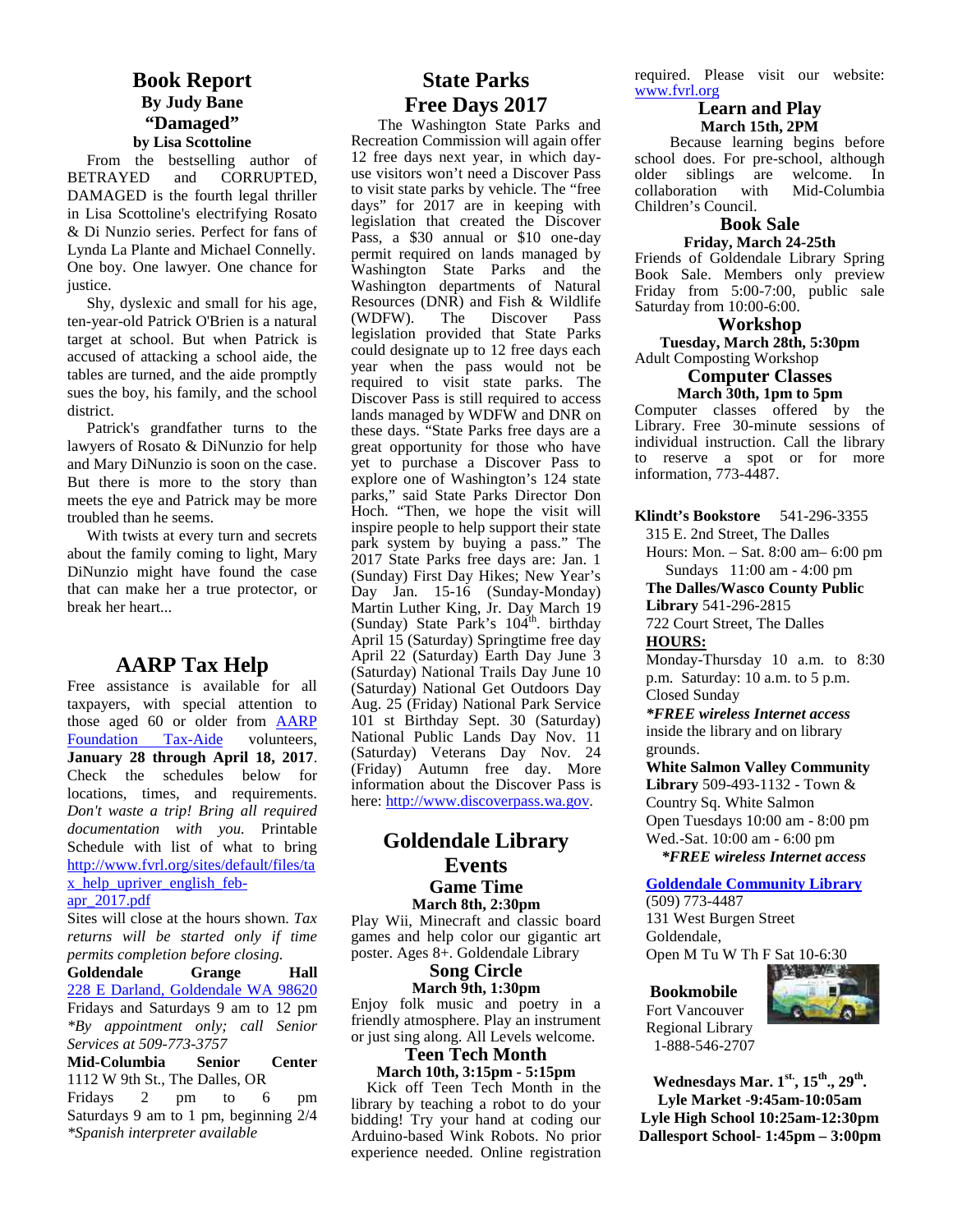## **Community Council Corner By Pj Sisseck**

Tria Bullard, member of the Lyle School Board, spoke to us about the Levy (it has since been approved – thank you!). She also updated us on the groups using the former grade school building. The possibility of an Adult Education center was discussed. There was some damage due to a broken pipe in December, but the insurance deductible was paid, and all repairs are taken care of.

The weather and road conditions have caused school closures throughout the winter. Lyle School District has scheduled several make-up days to<br>make up the lacking hours. The make up the lacking hours. balance will be "forgiven" by the State Board of Education, as the problem was state-wide.

The Fire Department has written a letter approving development in Block C, provided the buildings have sufficient set-back from one another. The council in general wants to see a reasonable development, and will approve a new request if the following stipulations are met:

- 1. All is in keeping with zoning regulations, and
- 2. All required infrastructure (streets, fire hydrants, drainage, etc.) are in place prior to issuance of any building permits.

Darren LaCock reported on plans for the Air Show coming up the third Saturday in June. There will be air tanker demonstrations, Mustang rides (\$1000 for the biggest thrill of anyone's life), and possibly a flight museum display.

 Please join us for the next Council meeting on **March** 9<sup>th</sup>. 7pm at State so the Dallesport Community Center.

 The speaker will be a representative from **Dirt Hugger**. This Dallesport company is a regional composting facility that processes yard, fruit and food waste into high quality, organic certified compost.

# **Dallesport Water Dist.**

P.O. Box 131 Dallesport, WA 98617

If you have any questions regarding your water system, please feel free to contact us: Dave Griffin, DWD Manager 541-980-6756, www.dallesport-wa.org or dwdmanager@qnect.net Jana Greenfield DWD Clerk 541-980- 6514, or dallesportwater@gmail.com **Monthly meetings are held on the 2nd Wednesday of every month at 6:00pm at the Dallesport Community Center.**

**K.C.F.D. #6 Dallesport/Murdock Fire Dept. March 18th . 7-10 am Dallesport fire station** Jul **All proceeds go to the Dallesport Fire Department Building Fund….. All you can eat Pancakes Endless Coffee & Juice…** Dallesport **\$5.00 per Person**

#### **Solar Town Hall**

Stand up for Solar Energy! Oregon brings the to Columbia Gorge Discovery Center, **Thursday, March 16 from 6 to 8 pm.** This town hall will discuss current solar efforts in the Columbia Gorge region and the importance of solar incentives for the growth of Oregon's solar industry. For more information, call 541-296-8600 x 201 or visit www.gorgediscovery.org.

Speakers will be on hand from Environment Oregon and Oregon Solar Energy Industries.

Learn about the pro-solar policies in the state legislature and talk with a representative from Oregon Solar Energy Industries Association.

Environment Oregon will present a background on the current solar incentives in place - mainly the Oregon State solar tax credits available under the Residential Energy Tax Credit program, but that is not the full story. Learn how these solar tax credits are at risk of not getting renewed in the current state legislative session. Tax credits play a crucial role in order to move forward with solar energy in Oregon. All Oregonians can make the choice to have their voices heard to state legislators through future campaign actions. Learn how you can get involved for the solar energy campaign.

This event is free. Deli sandwiches & paninis will be available for purchase, along with your choice of soft drinks, coffee, beer and wine.

Columbia Gorge Discovery Center 5000 Discovery Drive, The Dalles

# **Richard Alan Miner 1972-2017**

Richard Alan Miner, Sr. was born July 5, 1972 Nyssa, Oregon, and passed away on Jan. 31, 2017 at the young age of  $44$ Dallesport.



At the age of 14 he was diagnosed with cancer and by 1992 was given a clean bill of health.

Rick attended high school in Goldendale.

He married beautiful Jennifer Miner on Dec. 7, 2001 in Goldendale.

Rick spent many years working for Bishop Companies as a mechanic and cook on the mobile kitchens. He was a jack of all trades and master at many. He spent six years working for Republic Services.

Rick was a member of the North American Hunting Club. He enjoyed hunting, camping and his guns. Jennifer always spent her birthday alone because it was right in the middle of elk season and that is where Rick was. He loved to spend time with his family and friends and pick huckleberries. Rick was also an avid Dallas Cowboys and Seattle Seahawks fan.

Rick was preceded in death by his father, Charles Hubbard; brother, Michael; sister, Paula; and son, little Ricky Jr.

He is survived by his mother, Roberta Hubbard, and wife, Jennifer Miner, both of Goldendale; son, Shawn Miner of Lacey Washington; sons, Joshua, Jeremiah and Devon Miner, all of Goldendale; sister, Dixie Behn of Lake Stevens, Washington; sister, Alonna Hubbard of Walla Walla, Washington; and many nieces and nephews.

Services were held at 2 p.m. on Sunday, Feb. 12, 2017 at the Goldendale Grange Hall.

Donations may be made to Jennifer and family through Bishop Sanitation, 773-4707, 221 W. Main, Goldendale, WA 98620, either by cash, check, Visa or MasterCard.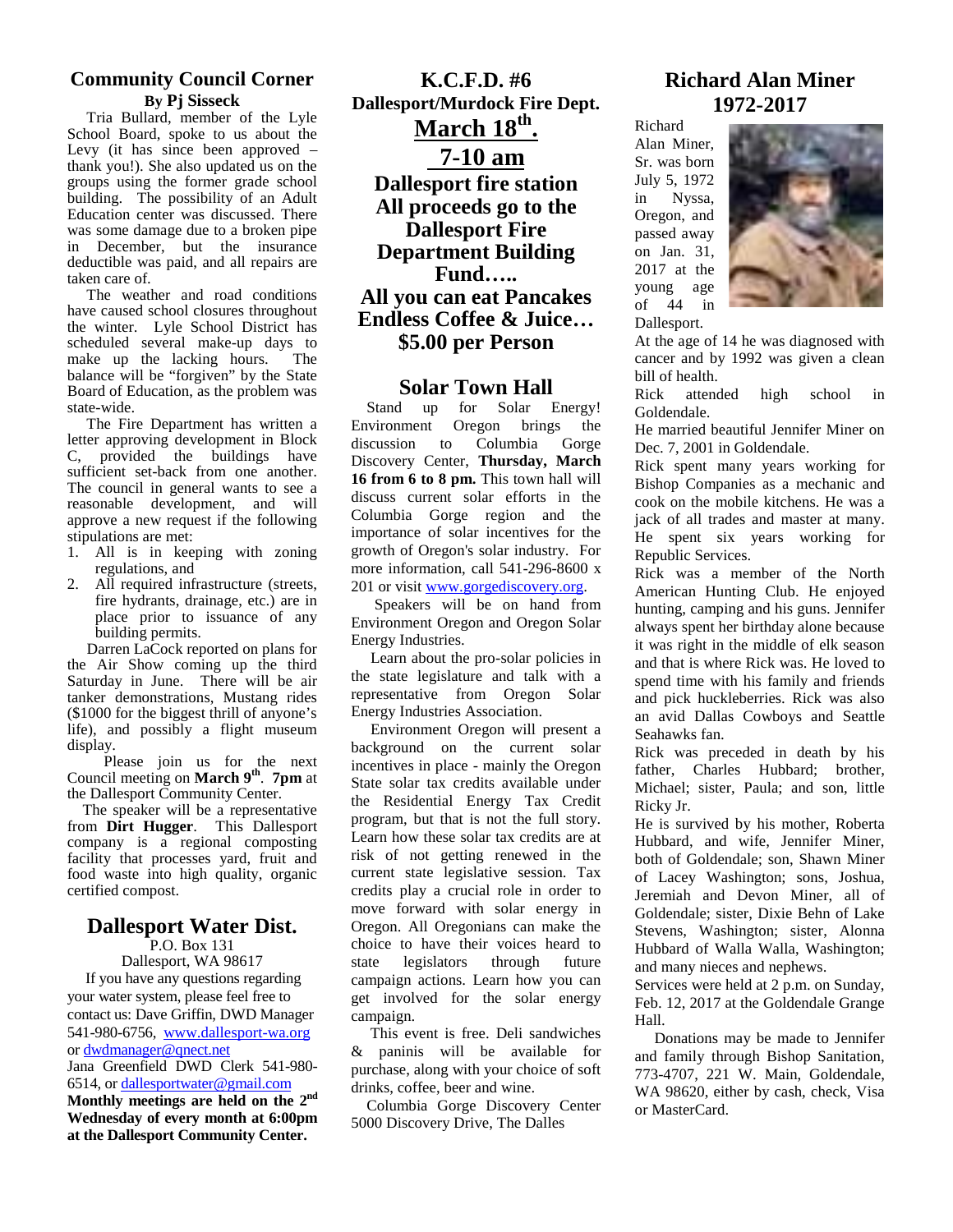# **Council Awards Hangar Contract**

By Jesse Burkhardt

 Now that the snow is finally melting, infrastructure projects are starting to come out of virtual hibernation including a large and important one at the Columbia Gorge Regional Airport in Dallesport.

 Last week, The Dalles City Council voted 4-0 to accept the low bid for construction of a 15,000-square-foot "flex hangar" at the airport.

 The winning bid, for \$1.87 million, came from Black Rock Construction & Development, of Moses Lake, Wash.

 "We are glad to be moving forward with this project," said Chuck Covert, one of the airport's managers.

 Council members Linda Miller, Darcy Long-Curtiss, Russ Brown and Timothy McGlothlin voted to award the contract to Black Rock. Councilor Taner Elliott recused himself because he works for an electrical contractor, East Cascade Electric, that could be a subcontractor on the airport project.

 Four construction companies bid on the hangar project. The engineer's estimate on the project was pegged at \$1.85 million, very close to Black Rock's final numbers. The highest bid came in at \$2.32 million.

The airport is a joint venture between Life Flight the city of The Dalles and Klickitat County, and the two entities worked with airport officials and the Mid- Columbia Economic Development District (MCEDD) to expedite the project. MCEDD lent a big assist by applying for, and receiving, a \$625,000 grant to help pay for the hangar.

 Amanda Hoey, executive director of MCEDD, said the grant was provided through the U.S. Department of Commerce's Economic Development Administration (EDA).

 "I am pleased to see the airport flex hangar project continue to make progress," said Hoey. "I started working on the grant application for this project with the city of The Dalles and Klickitat County in 2014, as it was designated as a regional bi-state priority.

Building community infrastructure to support business development does take time.'

 "The Dalles City Council gave us the OK Feb. 13 and Klickitat County gave us the OK Feb. 14," Covert said. "Now EDA needs to approve and we will be ready to award the contract."

 In addition to the grant, other funding for the project includes \$160,000 from Klickitat County, \$60,000 from The Dalles Google Enterprise fund, and the remaining \$1 millon will come from a bond fund.

 The new hangar will be heated to meet the requirements of airport tenant Life Flight.

transports critically injured or ill patients by air to hospitals so they can be treated faster and more effectively, and the new heating system will allow the emergency medical team to protect its helicopters and other critical equipment during cold, snowy and rainy weather.

 In addition to heating the hangar, living quarters will be built to accommodate Life Flight personnel who are on active status while waiting to respond to emergency calls.

 The Dalles Mayor Steve Lawrence said he is happy that after several years of planning, the new hangar is finally ready to be built.

 "It is sorely needed by Life Flight," Lawrence said. "Construction will begin as soon as possible because we want it to be available before next winter."

 Covert explained that about half of the new hangar, 7,495 square feet, will be used by Life Flight, with the remainder available for lease by another user.

 Operations at the airport have been expanding and diversifying in recent years, and the new hangar is one of the projects geared to meet increasing demand.

 Airport officials pointed out that all the existing hangars are in use, and there has been a waiting list for space near the airfield.

 Covert said hangar construction will start this spring and be finished later this year.

 "The groundbreaking will be the day after we have all the permits and from the Economic Development Administration," Covert said. "We hope to have the building completed by Sept. 15."

> Reprinted with permission from The Dalles Chronicle.

# **Trout Laker Named County Veteran Services Officer**

By Sverre Bakke<br>Klickitat County received Klickitat County received 36 applications late last year for the vacant position of veteran services officer. The county's choice, William Smith, of Trout Lake, has been on the job since Dec. 5, 2016.

 Smith, 60, served in the U.S. military for 26 years and achieved the rank of sergeant. Those experiences weigh heavily in Smith's approach to his new job of helping veterans get the assistance they've earned through their military service.

 "I am a sergeant," Smith said. "I care for them like I always have, to lead, communicate, support, in-spire, and yes, to heal. They have earned it."

 Smith traveled extensively during his time in the military; he said he has seen more than half the globe. He was deployed twice to the Mddle East, Afghanistan, and the Sinai peninsula.

 "My families' history is very American in the traditional sense," Smith said. "We have fought in almost every war, dating back to 625 A.D. We are Celts and have some Native American blood as well. You will find

our names on the monuments inside of the Alamo."

 Smith was born in the Detroit, Mich., area, though his father's family hails from Tennessee, via Scotland. He grew up, in part, in Europe and Africa.

 His mother's family hailed from County Cork, Ireland, and were classic Catholic IRA folks.

"We don't like tyranny, of any kind," Smith said.

 In the true definition of his surname, "I am a Smith. We build, we repair, we construct, we forge, we preach, and we fight," he noted. "We don't need someone else to take care of us, or tell us what to do."

 In 1996, Smith built the High Ropes Program for The Dalles High School, and for the Oregon Army National Guard, as well. He has completed three quarters of a bachelor's degree in Mental Health and Social Work.

 Smith is applying everything he's learned over the years to making sure every veteran who walks through his door is treated with dignity.

 "I'm not a political guy. I'm more a George Patton of sorts, so I don't have time for people's agendas or ambitions, if it's outside of caring for veterans," Smith said. "If you like me, great, but I don't care if you do. So, the tough part is the people who want something outside of those boundaries. But be sure, I will tell you what I think, ever so diplomatically."

 The Veteran Services Officer is housed under the Klicktiat County Auditor's Office, "because the veterans funds are under custody of the auditor,' said County Auditor Brenda Sorensen.

 Smith works three days a week, seven hours a day: Wednesday, 8 a.m. to 4 p.m., in the Adult Probation Office, in Goldendale, 509-773-2467; and Thursday and Fri-day, 8-4, in the Pioneer Center, in White Salmon, 509- 493-6031.

 "The dollars brought into the county, through veterans' claims, is something I am interested in, as it is evidence of my success, and the evidence of the care provided to our veterans and their families," said Smith.

Reprinted with permission from White Salmon Enterprise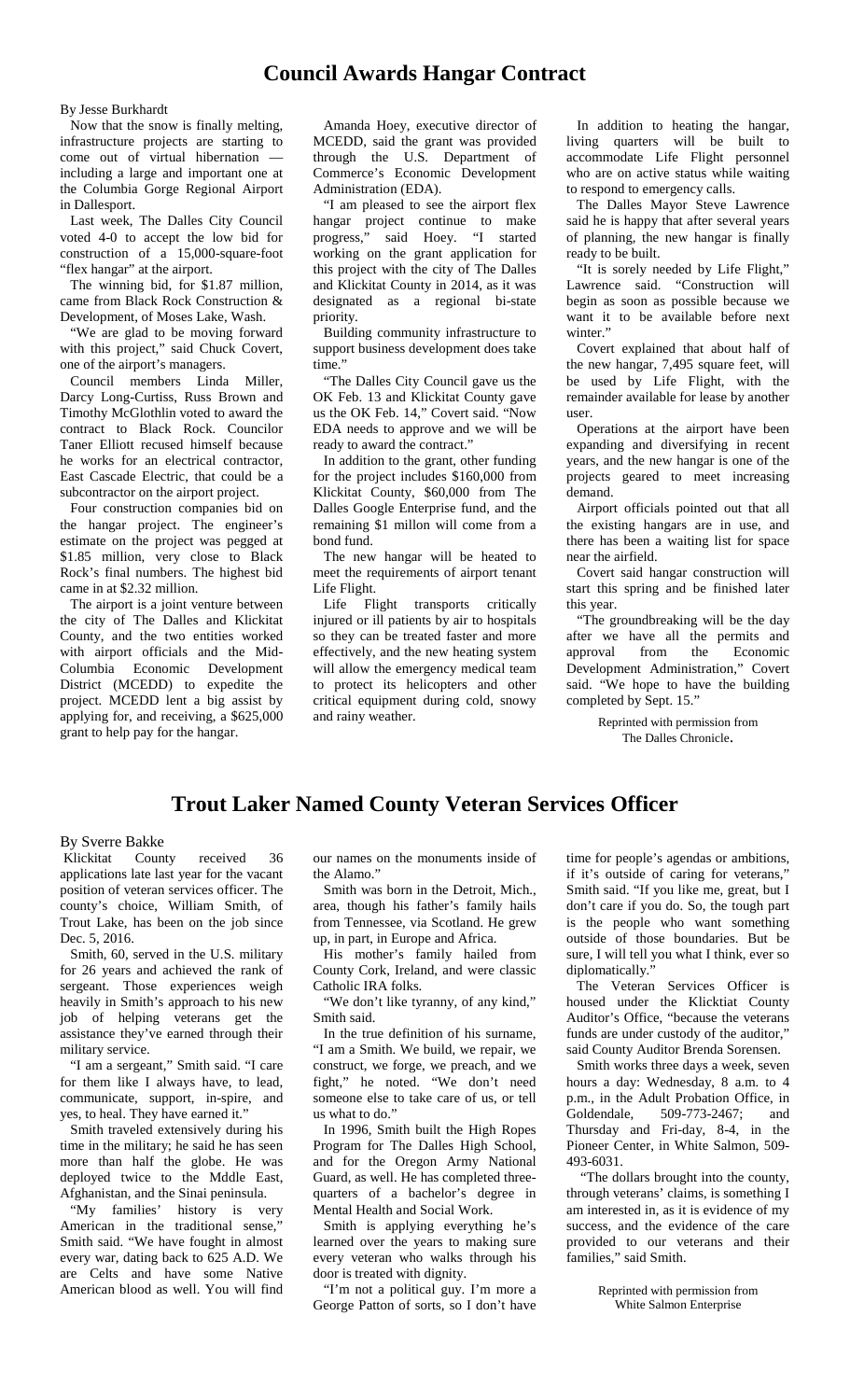# YLE SCHOOL DISTRICT

For the latest information on Lyle School District, visit the website for the school district. **http://www.lyleschools.org/site/default.aspx?PageID=1**

# **Lyle Honors and Advanced Math (HAM) Dinner & Fundraiser March 4, 2017**

The Lyle High School Honors and Advanced Math (HAM) Club will be serving up a traditional ham dinner March 4 to raise funds for their annual field trip to attend Math Day at the University of Washington (UW) in Seattle.

Dinner will be served in the Lyle School Multipurpose room from 6-8 p.m. and includes ham and scalloped potatoes, salad, roll and a drink. Tickets can be purchased from the school office, from a student or by emailing john.bister@lyleschools.org. Cost is just \$12 per person, \$22 for 2 people, or \$10 each for groups of 3 or more. Kids 12 and under pay just \$5.

Attendees will have the opportunity to bid on silent auction items -- primarily gift certificates to restaurants, including Sizzlers and Monagon's Pancake House -- during the dinner. Pies will be for sale in engraved commemorative pie pans, as well.

The HAM dinner is in its fourth year and usually takes place around the time of International Pi Day. Pi, of course, is the mathematical constant that is used to calculate the circumference of a circle. Mathematical geniuses and students around the world celebrate Pi Day on March 14, because pi starts with 3.14. There is also a lot of pie-eating (after all, pies are typically made in a circle!) on pi day.

Lyle students have attended Math Day at the UW for four years now. Lyle Secondary math teacher John Bister says students have the opportunity to see how math is used in the real world and what their world after high school might look. The field trip also exposes kids to post-secondary and trade school options, and life outside of a small town.

Twenty-seven high school students, including some Wishram students, and several chaperones will be making the trip. In the first year, only nine students participated.

In past years, students have also visited Evergreen, WSU/Vancouver, Seattle Pacific and Clover Park Technical College on their way home from the event. This year, they will come home via Snoqualmie pass and visit Perry Technical College and Heritage University in the Yakima area on their way home. Contact John Bister @ john.bister@lyleschools.org

# **KLASAC**

The hub, KLASAC, (Klickitat/Lyle Against Substance Abuse Coalition) has a new spoke. The group met all the criteria needed for a grant to help the volunteer leaders, working closely with students in our county, to encourage non use of habit forming drugs. No surprise they have decided on the name, "Our Klickitat." Another spoke from this hub is a group of students themselves called, TADAA (Teens Against Drugs And Alcohol) This is very encouraging to know that perhaps this army will stand fast and defeat the infestation of drugs in our area. Want to be a warrior in this dedicated army? Call Rita, 360-952-3569.

# **Essays to the President**

Ms. Eva Knowles challenged her classes to write a persuasive essay to President Donald Trump about an issue that they care deeply about. All students, regardless of political stance, researched and formulated their letters...which will be mailed to Pres. Trump next week. Love that our kids are working to shape their futures and that our teachers engage kids in real and relevant work. High School Winners are: Philip Kilian and Sydney Rains Honorable Mention: Alex Miller Middle School Winners are: Astara Jensen and Kyla Hovinghoff. Honorable Mention: Sophie Kilian

> **The Library Bookmobile will now be located in Lyle as well as Dallesport. Wednesdays March 1st. , 15th. & 29th. Lyle Market -9:45am-10:05am Lyle High School 10:25am-12:30pm Dallesport School- 1:45pm – 3:00pm**

**Dallesport PTO Meeting Tue, March 7th . 2:45pm – 3:45pm Monthly on the first Tuesday School Board meetings will be held @ 6pm on the fourth Tuesday March 28, 2017**  *Support your school and attend a meeting.*

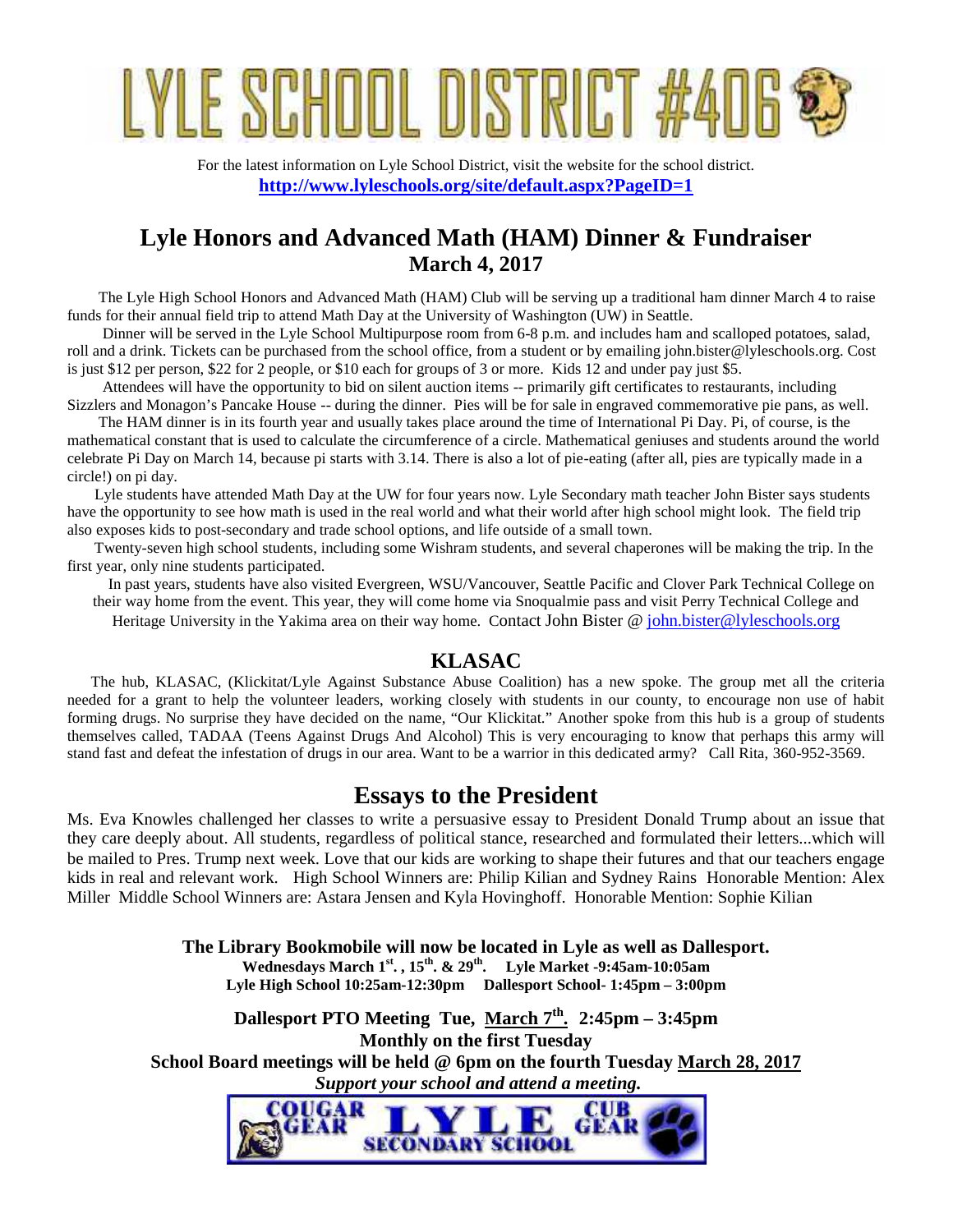#### **Courthouse Program**

The program **"Now Playing at the Vogt: The Dalles' Forgotten Opera House"** was **postponed from last month to Saturday March 4th**, 1:30 p.m. at the Original Wasco County Courthouse, 410 W. 2nd Place, The Dalles.

# **Civic Auditorium To Begin Reconstruction Of The Theater**

The Civic Auditorium Historic Preservation Committee is extremely pleased to announce the commencement of reconstruction of the Theater in March, 2017.

When the initial phase is complete, by this summer, seating for approximately 400 will be available.

This unique venue with superior acoustics is a draw for travelers and locals alike, which benefits the downtown core of The Dalles.

 For more information, phone (541) 298-8533, or WWW.TheDallesCivic.org

#### **Maryhill Museum Wednesday, March 15, 2017 Opening Day**

Maryhill Museum of Art opens to the public for its 2017 season. The museum is open 10 a.m. to 5 p.m. daily, March 15 – November 15.

> **Saturday, March 18, 2017 Season Opening Celebration**

Join us to celebrate the seasonal re opening of the museum! Enjoy guided gallery talks throughout the day, rooftop tours for a closer look at the recent stucco restoration project and fabulous Gorge views, followed by a festive evening party.

# **Fort Dalles Museum/Anderson Homestead Opens For 111th Season**

**March 1, 2017 - October 31, 2017 http://www.fortdallesmuseum.org**

History Museum, Antique Cars, 500 West 15th and Garrison Streets Contact Information: 541-296-4547 \$5.00 Adults \$4.00 Seniors 55+ \$1.00 Young People 6-17 Free 6 and Under Military Free

# **Gorge Region Job Fair**

**March 25, 10:00 AM - 2:00 PM** Danes.<br>Columbia **https://www.cgcc.edu/columbia-gorge region-job-fair**

Columbia Gorge Community College (CGCC) Job Fair on Saturday, March 25, 2017, 10 am to 2 pm; at the Ft. Dalles Readiness and CGCC Workforce Center, 400 E. Scenic Drive, The Dalles, OR. The college is partnering with the Oregon Employment Department to offer this event.

Registration is available online at http://WWW.CGCC.edu Employer registration fee is \$75 due March 11, 2017. Please send your payment to Elaine Powrie at: • Columbia Gorge Community College, 400 E. Scenic Drive, The Dalles, OR 97058. • A prompt response will ensure you a booth reservation and maximum publicity of your participation. • This Fee includes: one draped table, two chairs, morning refreshments and luncheon for two (2) recruiters. If you have any questions or need further clarification, please contact Elaine Powrie: **epowrie@cgcc.edu** or 541-490-3462 or Peg Caliendo pcaliendo@cgcc.edu

# **Bone Soup – "Bark & Roll" March 11, 2017 6:00 PM - 10:00 PM**

#### http://www.homeatlasths.org

Bone Soup productions presents "Bark & Roll," a fundraiser for Home At Last Humane Society. Yappy Hour begins at 6 pm followed by dinner, auction, Heads & Tails game where you have an opportunity to win a 50" Samsung Smart TV, dancing and a screening of American Grrrfitti (American Grafitti). The Dalles Civic Auditorium

## 323 E. 4th The Dalles.

Tickets Available at Home At Last and Klindts Booksellers in The Dalles and Waucoma Books in Hood River. Individual Tickets -- \$25; Table (for 8) \$160

# **Parenting Class Offered**

Parents going through separation or divorce can learn new ways to deal with the most common and stressful situations that cause children to have loyalty conflicts.

Learn to reduce stress, problem-solve ways to deal with feelings, and communicate more effectively with a call two hour class offered by The Next

Door, 318 W. Second Street in The Dalles.

Gorge Parenting Education Program classes are offered in two hour sessions and cost \$20. Classes are available in The Dalles and Hood River. Pre-register required, call 541- 436-0319.

Childcare is not available, and It is not appropriate for children to attend. Class in English is offered in Hood River the fourth Tuesday of each month, 6 to 8 p.m. at The Next Door, 965 Tucker Road and in The Dalles the second Tuesday of each month, 6:30 to 8:30 p.m. at The Next Door.

Class in Spanish is offered the third Tuesday of each month, 6 to 8 p.m. in Hood River.

This class is also offered through the Circuit Court. Court-involved parents must pre-register through the Seventh Judicial District Circuit Court, Wasco County, by contacting Julie Proffitt 541- 506-2707 and Hood River County by contacting Vanessa Lane 541-387-6902.

Classes may be rescheduled due to weather, low enrollment, or other circumstances.

People registered will be contacted if their respective classes have been cancelled.

#### **Cultivate Columbia Gala March 11, 2017**

 The Skyline Foundation will host its annual fundraising gala Cultivate Columbia in the hospital's event space. This year's event will honor community volunteer Margaret Walker for her decades of compassionate service to Gorge communities – while celebrating the arts and bounty of our region.

The artist reception will be followed by a three-course dinner prepared by the Best Western PLUS Hood River Inn and Ingrid's Cheesecakes & Pastries, with wine from AniChe Cellars and Memaloose Winery.

A live auction will follow dinner and include original art, a sailing trip through the San Juan Islands, a hot air balloon excursion, an instant wine cellar, a Mexico vacation and two quarter sides of beef.

Tickets are \$85 for individuals or \$700 for a table of eight. Ticket price includes all food and drink.

All net proceeds support the programs and services Skyline Hospital provides to our communities.

For more information on how to purchase tickets or become a sponsor, 509-637-2602 or email elizabethvaivoda@skylinehospital.org.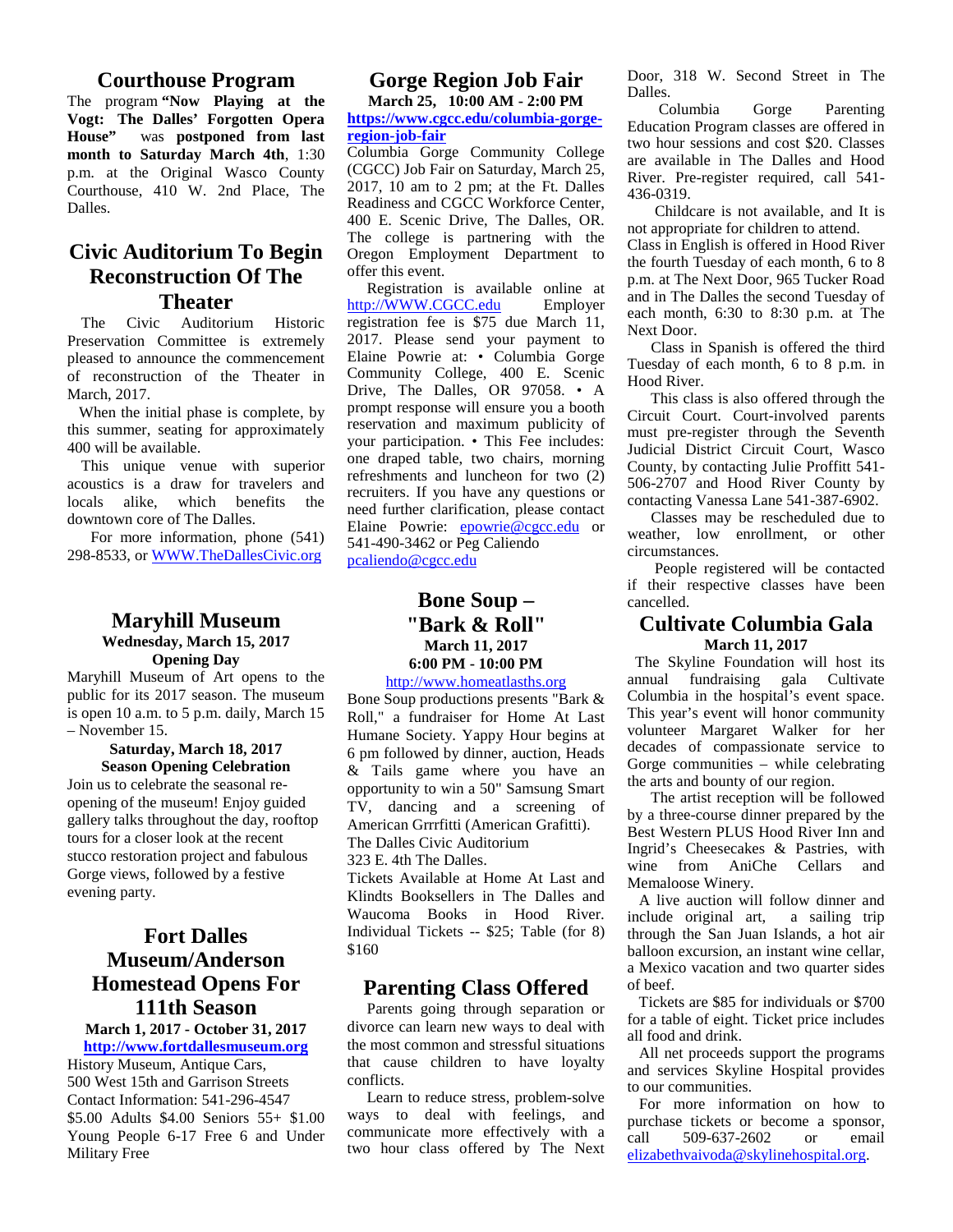Datesport-Murdock Fire Dept. KCFD#6

630 Central Are, P.O. Box 215, 767-1252

March 2017

Dallesport-Murdock Community Council

138 6th. Ave. P.O. Box 8

Community Center Rental Contact Jess 503-448-5941

# **Dallesport-Murdock Community Calendar**

Post Office hours are 6am - 2pm M-F \_Sat. 7:30am - 11:00am for package pick up only. Phone 767-1577

| Feb 2017<br><b>SMTW1 E</b><br>$\mathbf{B}$<br>$\mathbf{g}$<br>9<br>5<br>7<br>6<br>12 13 14 15 16 17 18<br>19 20 21 22 23 24 25<br>26 27 28 | S<br>$\overline{3}$<br>$\overline{4}$<br>Ю<br>$\mathbf{H}$<br>2<br>3<br>9.<br>16<br>30 | Apr 2017<br>SMYWY F<br>S.<br>$5 -$<br>6.1<br>8<br>4<br>10 11 12 13 14 15<br>17 18 19 20 21 22<br>23 24 25 26 27 28 29                                          | Bookmobile.<br>LyleMarket<br>9:45-10:0am<br>H.S. 10:25am<br>$-12:30\text{pm}$<br>Dallesport<br>1:45-3:00pm            | $\overline{2}$                           | 3<br>Senior<br>Advisory<br>Meeting<br>$0:30$ am-12pm   | 4<br><b>First Saturday</b><br><b>Breakfast Lyle</b><br>Lions Club<br>7am-10am    |
|--------------------------------------------------------------------------------------------------------------------------------------------|----------------------------------------------------------------------------------------|----------------------------------------------------------------------------------------------------------------------------------------------------------------|-----------------------------------------------------------------------------------------------------------------------|------------------------------------------|--------------------------------------------------------|----------------------------------------------------------------------------------|
| 5                                                                                                                                          | 6                                                                                      | 7<br>Dallesport PTO<br>$2:45-3:45$<br>Senior Lunch<br>Lyle 11:30am<br>Volumeer<br>Firefighters<br>Meeting @ Fire<br>Hall 6pm                                   | 8<br>Fire Dist Biz.<br>Gum<br>2ommissioner:<br>Meet 7pm<br><b>Water Dist</b><br>Meet 6:00pm                           | 9<br>Community<br>Council<br>Meeting 7pm | 10                                                     | $\mathcal{I}$                                                                    |
| 12<br>Daylight<br>Savings                                                                                                                  | 13                                                                                     | π<br>14<br>Semor Lunch<br>Lyle 11:30am<br>Volunteer<br>Firefighters<br>Meeting @<br>Fire Hall Spm                                                              | 15<br><b>Bookmobile</b><br>LyloMarket<br>$9.45 - 10.0$ am<br>H.S. 10:28am<br>$-12.30$ pm<br>Dallesport<br>1:45-3:00pm | 16                                       | 17<br><b>Airport Board</b><br>Meeting 7am<br>@ Airport | 18<br>Fire Dist.<br><b>Breakfast</b><br>Fundralser at<br>Fire Hall<br>$7-10$ arn |
| 19                                                                                                                                         | 20<br>First day of<br>Spring<br><b>Earth Day</b>                                       | 21<br>Senior Lunch<br>Lyle 11:30am<br>Volunteer<br>Firefighters<br>Musting @<br>Fire Hall 6pm                                                                  | 22                                                                                                                    | 23                                       | 24                                                     | 25                                                                               |
| 26                                                                                                                                         | 27                                                                                     | 28<br>School Board<br><b>Tpm</b><br>Lyle High School<br>Sealor Lunch Lyle<br>11:30am<br><b>Volumbeer</b><br>Firefighters.<br><b>Macting @ Fire</b><br>Hall Spm | 29<br>Bookmobile<br>LyleMarket<br>9:46-10:0am<br>H.S. 10:25am<br>$-12.30$ pru<br>Dallesport<br>1:48-3:00рт            | 30                                       | 31                                                     |                                                                                  |